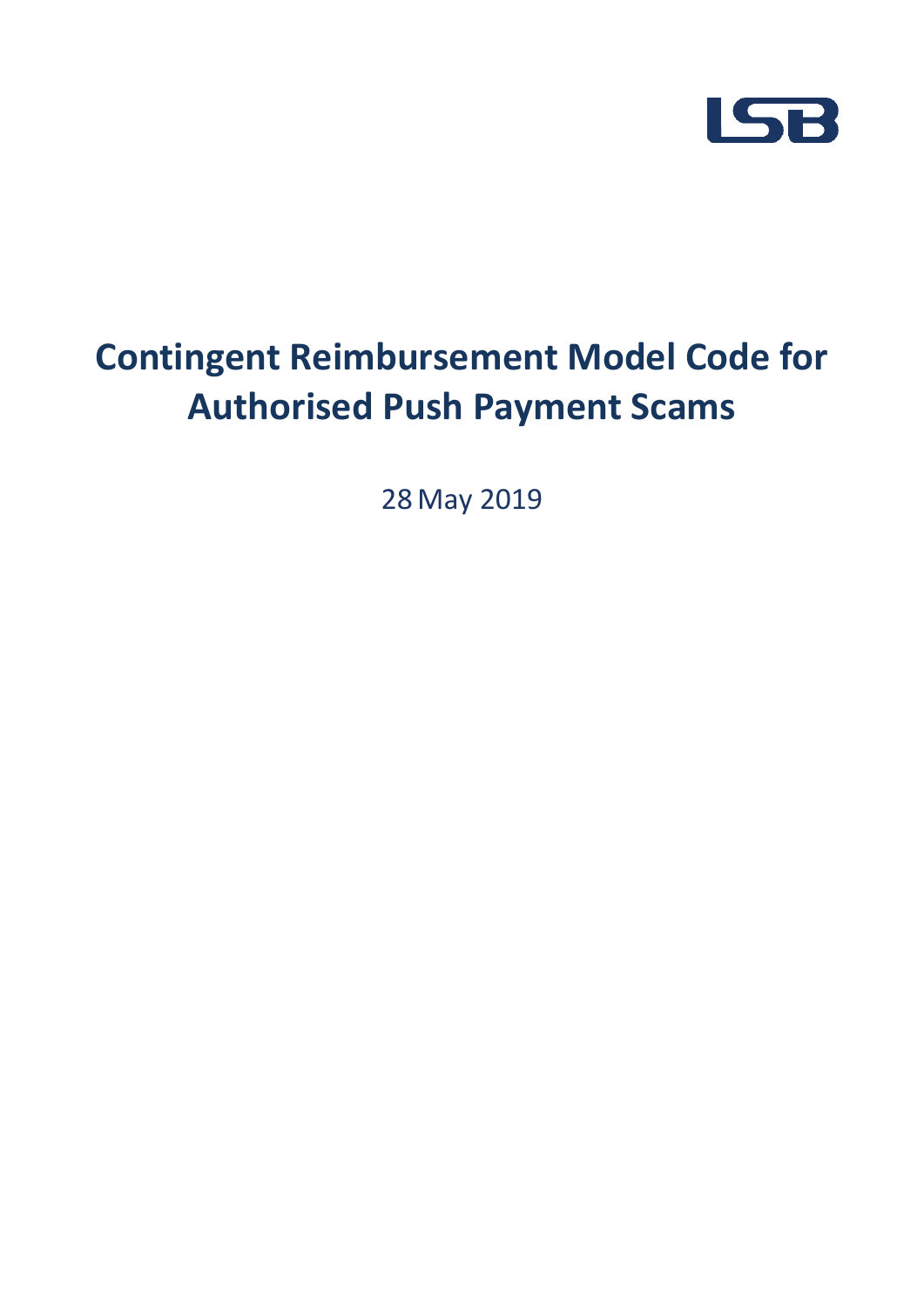## **Overarching Provisions**

| OP <sub>1</sub> | In implementing and complying with this Code, Firms should act in a way which advances the<br>following overarching objectives:                                            |
|-----------------|----------------------------------------------------------------------------------------------------------------------------------------------------------------------------|
| (1)             | to reduce the occurrence of APP scams;                                                                                                                                     |
| (2)             | to increase the proportion of Customers protected from the impact of APP scams, both through<br>reimbursement and the reduction of APP scams;                              |
| (3)             | to minimise disruption to legitimate Payment Journeys                                                                                                                      |
|                 |                                                                                                                                                                            |
| OP <sub>2</sub> | Nothing in this Code should prevent any Firm, whether UK-based or not, exercising its discretion<br>to provide ex gratia payments to a Customer should it decide to do so. |

Note: This Code should be read in light of, and as subject to, applicable law and regulation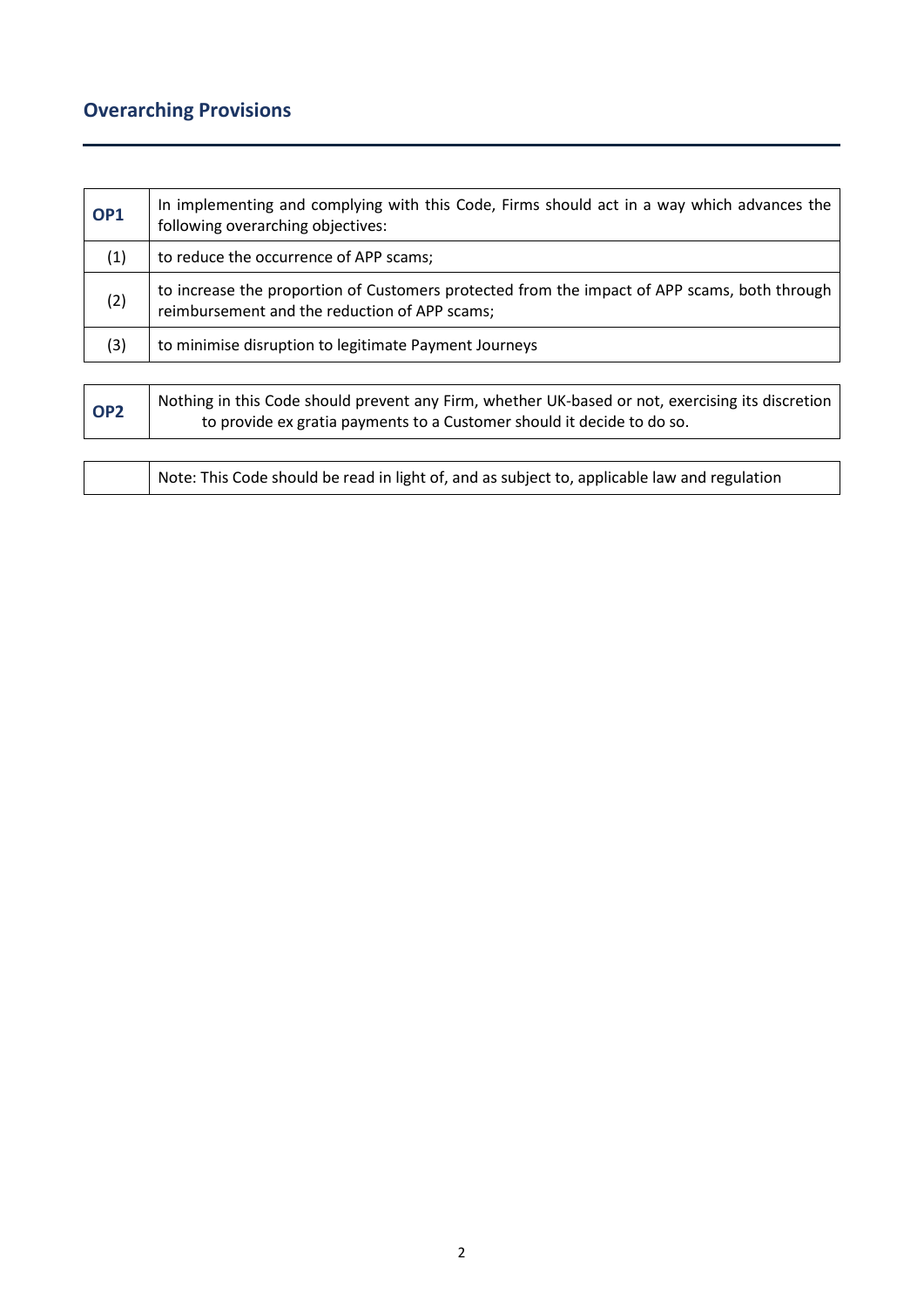## **Definitions and Scope**

**DS** This Code is the Contingent Reimbursement Model Code, and references to 'Code' should be read accordingly.

**DS1(1)** In this Code, PSRs means the Payment Services Regulations 2017 (SI 2017/752)

| DS1(2) | The terms below, which have initial capital letters in the text of the Code, are defined as follows:                                                                                                                                                                                                                                                                                  |
|--------|---------------------------------------------------------------------------------------------------------------------------------------------------------------------------------------------------------------------------------------------------------------------------------------------------------------------------------------------------------------------------------------|
| (a)    | APP Scam                                                                                                                                                                                                                                                                                                                                                                              |
|        | Authorised Push Payment scam, that is, a transfer of funds executed across Faster Payments,<br>CHAPS or an internal book transfer, authorised by a Customer in accordance with regulation 67 of<br>the PSRs, where                                                                                                                                                                    |
| (i)    | The Customer intended to transfer funds to another person, but was instead deceived into<br>transferring the funds to a different person; or                                                                                                                                                                                                                                          |
| (ii)   | The Customer transferred funds to another person for what they believed were legitimate<br>purposes but which were in fact fraudulent.                                                                                                                                                                                                                                                |
|        | Note 1: internal book transfers are where both the sending and receiving payment accounts are<br>held with the same Firm, and the transfer would otherwise have been executed across Faster<br>Payments or CHAPS.                                                                                                                                                                     |
|        | Note 2: Regulation 67 of the PSRs provides as follows:                                                                                                                                                                                                                                                                                                                                |
|        | (1) A payment transaction is to be regarded as having been authorised by the payer for the<br>purposes of this Part only if the payer has given its consent to-<br>(a) the execution of the payment transaction; or<br>(b) the execution of a series of payment transactions of which that payment transaction<br>forms part.                                                         |
|        | (2) Such consent-<br>(a) may be given before or, if agreed between the payer and its payment service provider,<br>after the execution of the payment transaction;<br>(b) must be given in the form, and in accordance with the procedure, agreed between the<br>payer and its payment service provider; and<br>© may be given via the payee or a payment initiation service provider. |
|        | (3) The payer may withdraw its consent to a payment transaction at any time before the point at<br>which the payment order can no longer be revoked under regulation 83 (revocation of a<br>payment order).                                                                                                                                                                           |
|        | (4) Subject to regulation 83(3) to (5), the payer may withdraw its consent to the execution of a<br>series of payment transactions at any time with the effect that any future payment<br>transactions are not regarded as authorised for the purposes of this Part                                                                                                                   |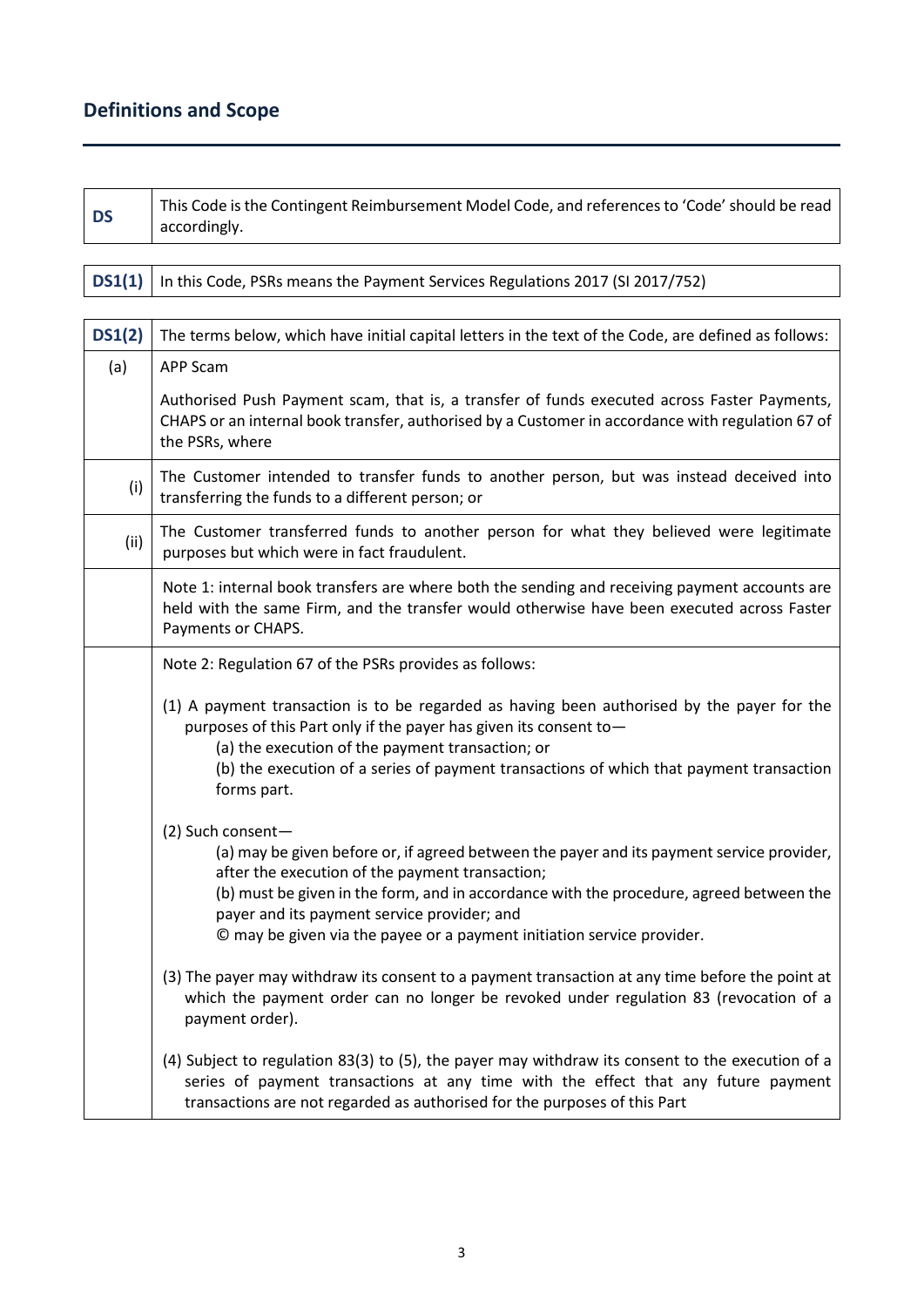|       | Note 3: An authorised push payment will include a payment where, as part of giving consent for<br>a specific payment, a Customer shares access to their personal security credentials or allows<br>access to their banking systems such<br>as online platforms or banking apps for that payment to be made.                                                                                  |
|-------|----------------------------------------------------------------------------------------------------------------------------------------------------------------------------------------------------------------------------------------------------------------------------------------------------------------------------------------------------------------------------------------------|
| (b)   | <b>Best Practice Standards (BPS)</b>                                                                                                                                                                                                                                                                                                                                                         |
|       | The Best Practice Standards developed by UK Finance, which in summary provide standards for<br>firms responding to reports of scams.                                                                                                                                                                                                                                                         |
| (c)   | <b>Business day</b>                                                                                                                                                                                                                                                                                                                                                                          |
|       | As defined in regulation 2(1) of the PSRs, that is, any day on which the relevant Firm is open for<br>business as required for the execution of a payment<br>transaction.                                                                                                                                                                                                                    |
| (d)   | Confirmation of Payee (CoP)                                                                                                                                                                                                                                                                                                                                                                  |
|       | A solution whereby Firms provide a result showing whether the details associated with a payee<br>account match those entered by a payer.                                                                                                                                                                                                                                                     |
| (e)   | Customer                                                                                                                                                                                                                                                                                                                                                                                     |
|       | A payer as defined in regulation 2(1) of the PSRs, that is, a person who holds a payment account<br>and initiates, or consents to the initiation of, a payment order from that payment account; or<br>where there is no payment account, a person who gives a payment order, who is:                                                                                                         |
| (i)   | a Consumer, as defined in regulation 2(1) of the PSRs, that is, an individual who, in contracts for<br>payment services to which the PSRs apply, is acting for purposes other than a trade, business or<br>profession;                                                                                                                                                                       |
| (ii)  | a Micro-enterprise, as defined in regulation 2(1) of the PSRs, that is, in summary, an enterprise<br>which employs fewer than 10 persons and whose annual turnover and/or annual balance sheet<br>total does not exceed EUR 2 million;                                                                                                                                                       |
| (iii) | a Charity, as defined in regulation 2(1) of the PSRs, that is, in summary, a charity with annual<br>income of less than £1 million.                                                                                                                                                                                                                                                          |
| (f)   | <b>DISP Complaint</b>                                                                                                                                                                                                                                                                                                                                                                        |
|       | A complaint as defined in the FCA Handbook Glossary, as amended from time to time, which<br>must be dealt with under the FCA's Dispute Resolution: Complaints sourcebook.                                                                                                                                                                                                                    |
|       | In summary, this is any oral or written expression of dissatisfaction, whether justified or not,<br>from or on behalf of a person about the provision of, or failure to provide, a financial service<br>which alleges that the complainant has suffered (or may suffer) financial loss, material<br>distress or material inconvenience.                                                      |
| (g)   | <b>Dispute Resolution Provider</b>                                                                                                                                                                                                                                                                                                                                                           |
|       | a natural person, independent from the parties to a dispute, appropriately skilled and<br>experienced in providing arbitration and adjudication services in the payments and financial<br>services field; to be read as meaning not just the identity of the person, but the entire dispute<br>resolution service provided by that person, including procedures, fees, terms and conditions. |
| (h)   | <b>Effective Warning</b>                                                                                                                                                                                                                                                                                                                                                                     |
|       | A warning designed and given in accordance with the provisions in $SF1(2)(a)$ to (e).                                                                                                                                                                                                                                                                                                        |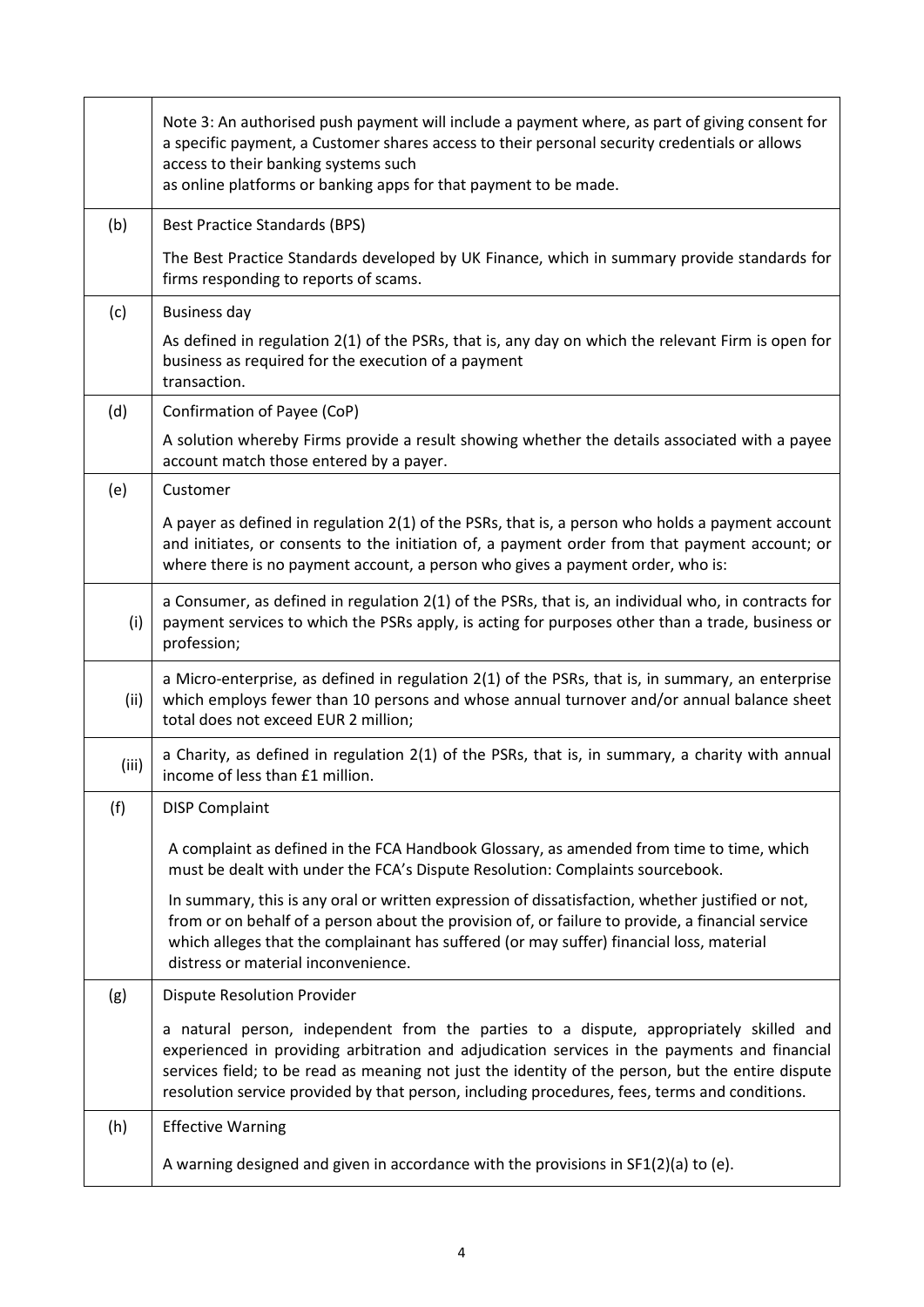| $\mathbf{I}$ | Firm                                                                                                                                                                                                                                                                                                                              |
|--------------|-----------------------------------------------------------------------------------------------------------------------------------------------------------------------------------------------------------------------------------------------------------------------------------------------------------------------------------|
|              | A payment services provider within the meaning of regulation 2(1) of the PSRs.                                                                                                                                                                                                                                                    |
| (j)          | Non-Code firm                                                                                                                                                                                                                                                                                                                     |
|              | a payment services provider who has not volunteered to comply with the Code                                                                                                                                                                                                                                                       |
| (k)          | Payment Journey                                                                                                                                                                                                                                                                                                                   |
|              | The process of bringing about an authorised payment, as defined in DS1(2)(a), including initiation<br>of a payment order, adding a new, or amending an existing payee, all acts taken by the Customer<br>to authorise execution of the payment, ending with the initial reception of the transaction funds<br>in a payee account. |

**DS1(3)** In this Code, 'industry standards' or 'industry guidance' should be read as meaning any relevant set of best practice standards or guidance published by a relevant recognised body, which apply at the time. Leading examples can be found in the Annex to the Practitioner Guide.

#### **Scope**

| DS2(1) | This Code applies to Customers undertaking Payment Journeys as defined in DS1(2)(k):                                                                                                                                       |
|--------|----------------------------------------------------------------------------------------------------------------------------------------------------------------------------------------------------------------------------|
| (a)    | between GBP-denominated UK-domiciled accounts, by any channel of push payment available to<br>the Customer, such as in branch, on the phone, or<br>online.                                                                 |
| (b)    | to the point of the first reception of funds in an account held by a receiving Firm (the first<br>generation account). Firms whose accounts are utilised in the<br>onward transmission of APP scam funds are out of scope. |

| DS2(2) | This Code does not apply to:                                                                                                                                                                                                                          |
|--------|-------------------------------------------------------------------------------------------------------------------------------------------------------------------------------------------------------------------------------------------------------|
| (a)    | disputes relating to unauthorised payments (such as where the Customer has not consented to<br>the payment) or other payments which are not related to an APP scam;                                                                                   |
| (b)    | private civil disputes, such as where a Customer has paid a legitimate supplier for goods, services,<br>or digital content but has not received them, they are defective in some way, or the Customer is<br>otherwise dissatisfied with the supplier; |
| (c)    | any payments completed before the coming into force of this Code.                                                                                                                                                                                     |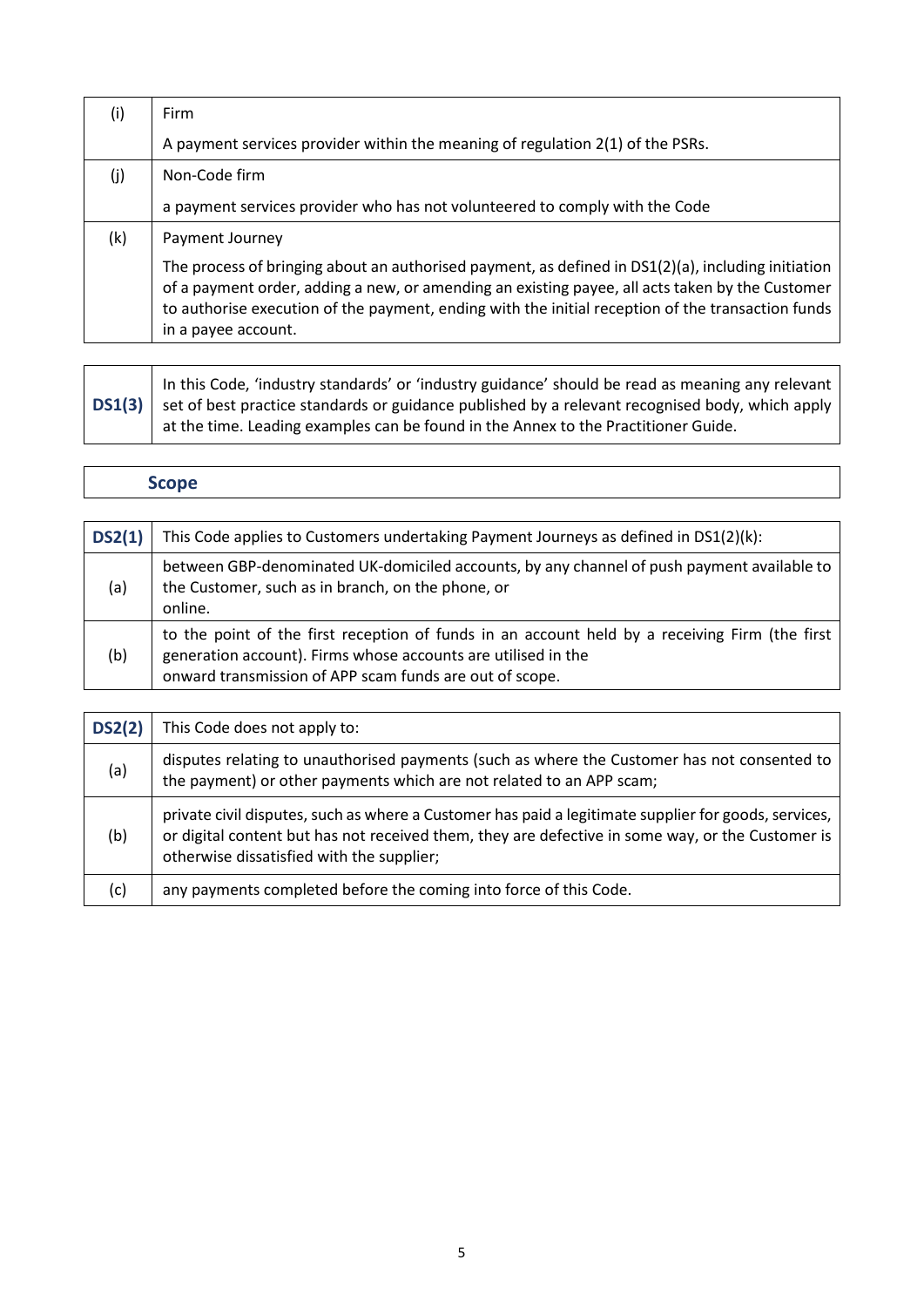# **General Expectations of Firms**

| GF(1) | Firms should participate in coordinated general consumer education and awareness campaigns                                                                                                                                                                                                                                                |
|-------|-------------------------------------------------------------------------------------------------------------------------------------------------------------------------------------------------------------------------------------------------------------------------------------------------------------------------------------------|
| (a)   | Firms should take reasonable steps to raise awareness and educate Customers about APP scams<br>and the risk of fraudsters using their accounts as 'mule accounts'. Firms should do this by<br>undertaking their own campaigns, and/or participating in, contributing to, or promoting,<br>campaigns undertaken by other relevant parties; |

| GF(2) | Firms should collect and provide statistics on APP scams to their relevant trade bodies. The<br>categories of APP scam statistics are set out in the Annex to the Practitioner Guide.                                                                                                                                                                                             |
|-------|-----------------------------------------------------------------------------------------------------------------------------------------------------------------------------------------------------------------------------------------------------------------------------------------------------------------------------------------------------------------------------------|
|       |                                                                                                                                                                                                                                                                                                                                                                                   |
| GF(3) | Firms should have processes and procedures in place to help with Customer aftercare                                                                                                                                                                                                                                                                                               |
| (a)   | Firms should take reasonable steps so that outcomes for Customers who have been victims of an<br>APP scam, whether they have been reimbursed or not, go further and include, for example, further<br>education measures, referrals for advice, and other tools enabling Customers to protect<br>themselves. Leading examples can be found in the Annex to the Practitioner Guide. |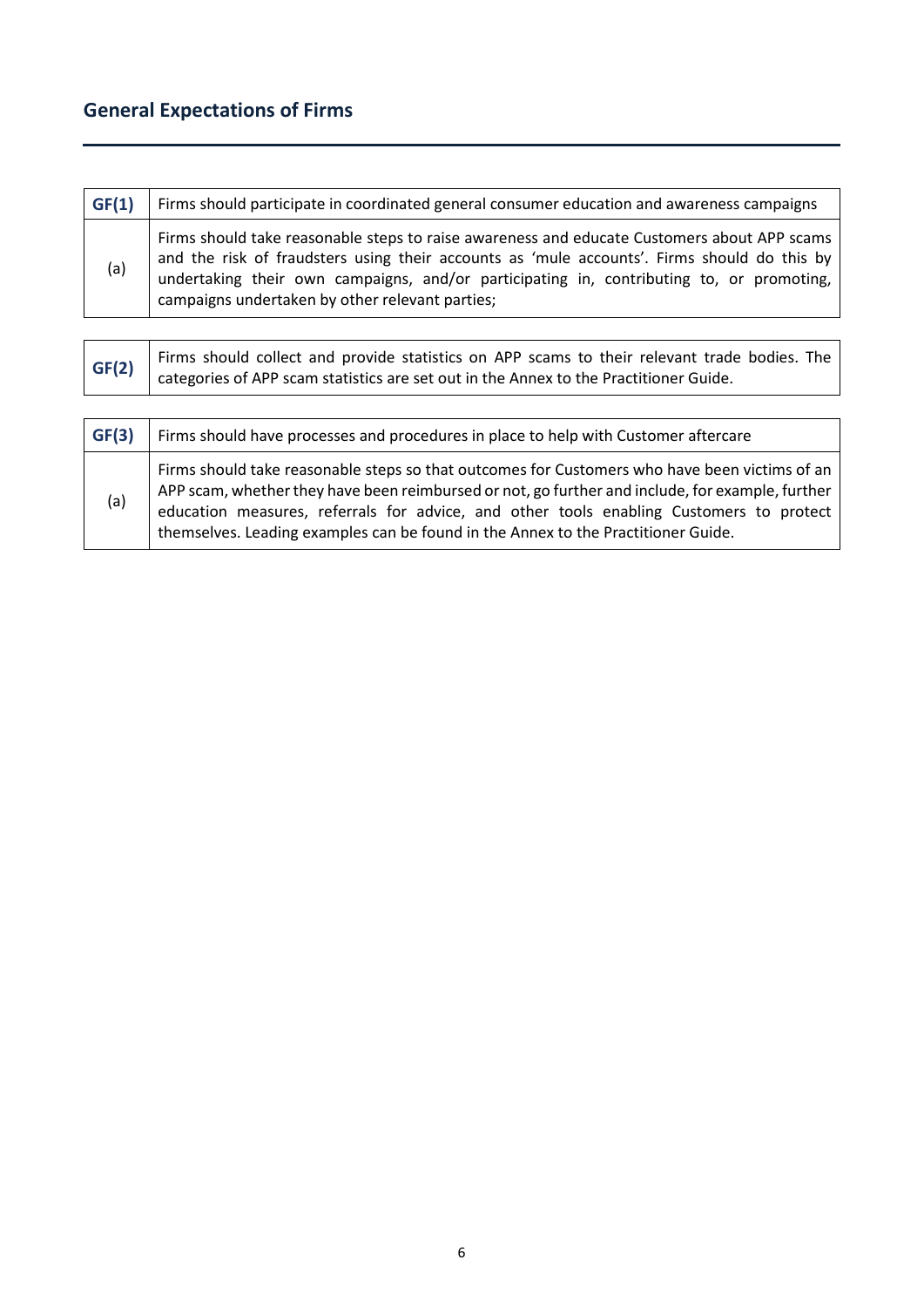## **Standards for Firms**

| <b>SF</b> | These provisions set out the standards that Firms should meet. If Firms fail to meet these<br>standards, they may be responsible for meeting the cost of reimbursing, in accordance with R1, a<br>Customer who has fallen victim to an APP scam. |
|-----------|--------------------------------------------------------------------------------------------------------------------------------------------------------------------------------------------------------------------------------------------------|
|           | The assessment of whether a Firm has met a standard or not should involve consideration of<br>whether compliance with that standard would have had a material effect on preventing the APP<br>scam that took place.                              |

# **Payment Journey – sending Firm**

| SF1 | Sending Firms should take reasonable steps to protect their Customers from APP scams. This<br>should include procedures to detect, prevent and respond to APP scams.<br>Procedures should provide a greater level of protection for Customers who are<br>considered vulnerable to APP scams. |
|-----|----------------------------------------------------------------------------------------------------------------------------------------------------------------------------------------------------------------------------------------------------------------------------------------------|

| SF1(1) | Firms should take appropriate action to identify Customers and payment authorisations that run<br>a higher risk of being associated with an APP scam                                                                       |
|--------|----------------------------------------------------------------------------------------------------------------------------------------------------------------------------------------------------------------------------|
| (a)    | Firms should establish transactional data and customer behaviour analytics incorporating, where<br>appropriate, the use of fraud data and typologies to identify payments that are at higher risk of<br>being an APP scam. |
| (b)    | Firms should train their employees on how to identify indicators of circumstances around, and<br>leading to, transactions that are at higher risk of facilitating APP scams                                                |

#### **Prevention**

| SF1(2) | Where Firms identify APP scam risks in a Payment Journey, they should take reasonable steps to<br>provide their Customers with Effective Warnings, which should include appropriate actions for<br>those Customers to take to protect themselves from APP scams. |  |
|--------|------------------------------------------------------------------------------------------------------------------------------------------------------------------------------------------------------------------------------------------------------------------|--|
| (a)    | Firms should take reasonable steps to make their Customers aware of general actions that could<br>be taken to reduce the risk of falling victim to an APP scam                                                                                                   |  |
| (b)    | Where the Firm identifies an APP scam risk, it should provide Effective Warnings to customers.<br>This may occur in one or more of the following:                                                                                                                |  |
| (i)    | when setting up a new payee                                                                                                                                                                                                                                      |  |
| (ii)   | when amending an existing payee; and/or                                                                                                                                                                                                                          |  |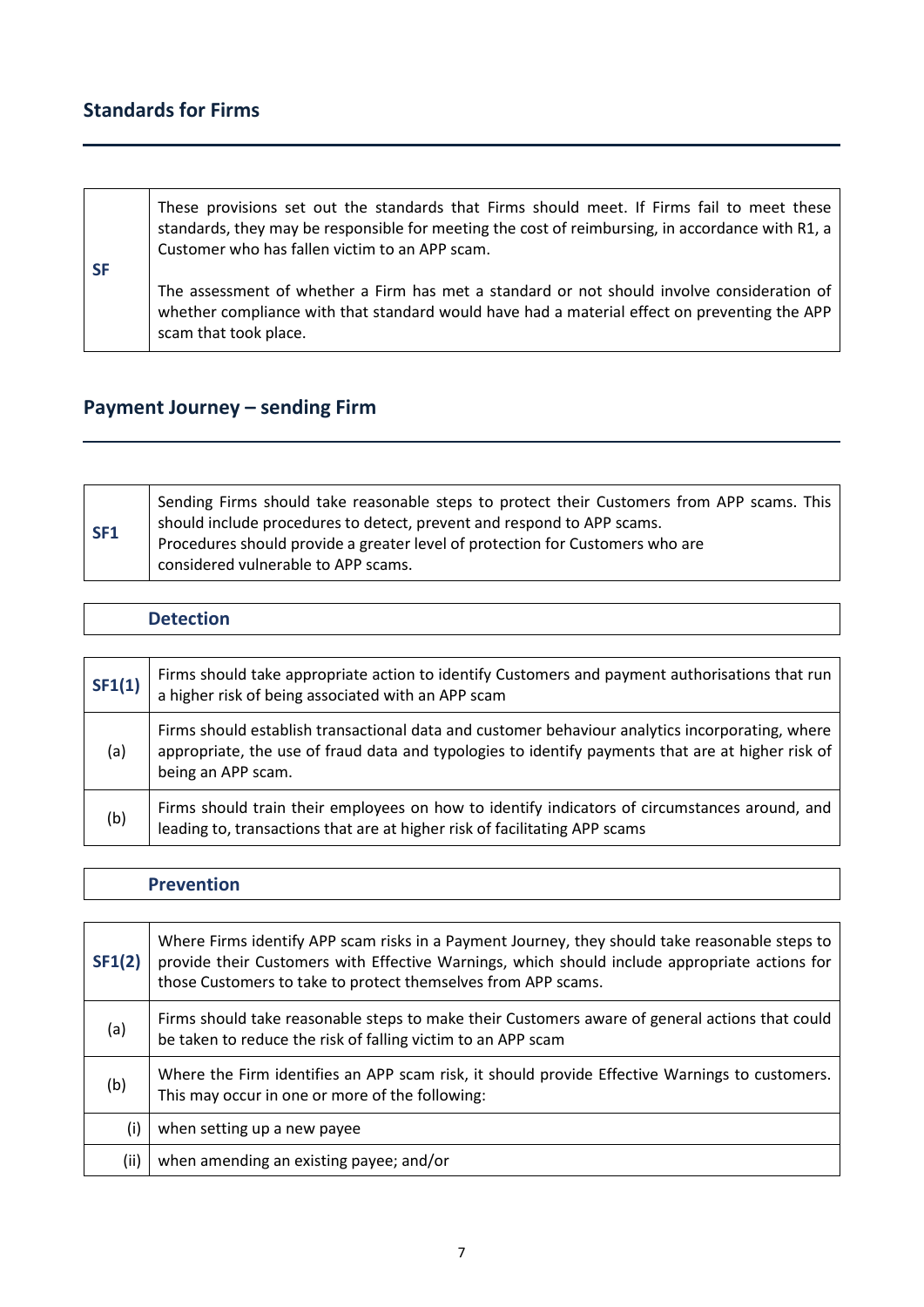| (iii) | during the Payment Journey, including immediately before the Customer authorises the payment,<br>before the Customer's account is debited                                                                                                                                               |  |  |
|-------|-----------------------------------------------------------------------------------------------------------------------------------------------------------------------------------------------------------------------------------------------------------------------------------------|--|--|
| (c)   | Effective Warnings should be risk based and, where possible, tailored to the APP scam risk<br>indicators and any specific APP scam types identified through the user interface with which the<br>Customer is initiating the payment instructions                                        |  |  |
| (d)   | Effective Warnings should enable the Customer to understand what actions they need to take<br>to address the risk, such as more appropriate payment methods which may have additional<br>protections, and the consequences of not doing so.                                             |  |  |
| (e)   | As a minimum, Effective Warnings should meet the following criteria                                                                                                                                                                                                                     |  |  |
| (i)   | Understandable – in plain language, intelligible and meaningful to the Customer                                                                                                                                                                                                         |  |  |
| (ii)  | Clear - in line with fair, clear and not misleading standard as set out in<br>Principle 7 of the FCA's Principles for Businesses                                                                                                                                                        |  |  |
| (iii) | Impactful – to positively affect Customer decision-making in a manner whereby the likelihood<br>of an APP scam succeeding is reduced. This should include steps to ensure that the Customer<br>can reasonably understand the consequences of continuing with an irrevocable<br>payment; |  |  |
| (iv)  | Timely – given at points in the Payment Journey most likely to have impact on the Customer's<br>decision-making;                                                                                                                                                                        |  |  |
| (v)   | Specific – tailored to the customer type and the APP scam risk identified by analytics during the<br>Payment Journey, and/or during<br>contact with the Customer.                                                                                                                       |  |  |

| SF1(3) | From [DATE TBC], Firms should implement Confirmation of Payee in a way that the Customer<br>can understand, and respond to it, including by:                                                                                           |  |
|--------|----------------------------------------------------------------------------------------------------------------------------------------------------------------------------------------------------------------------------------------|--|
| (a)    | taking reasonable steps to ensure that the originating Customer receives appropriate guidance<br>that the Customer can understand at the relevant stage of the Payment Journey to assist with<br>the decision as to whether to proceed |  |
| (b)    | helping the Customer to be able to understand what actions they need to take to address the<br>risk                                                                                                                                    |  |

| SF1(4) | Firms should apply additional measures to protect Customers that are, or may be, vulnerable to<br>APP scams under the provisions at R2(3).                                                                                |  |
|--------|---------------------------------------------------------------------------------------------------------------------------------------------------------------------------------------------------------------------------|--|
| (a)    | Firms should take steps to identify Customers who are or might be vulnerable to APP scams<br>under the provisions at R2(3)                                                                                                |  |
| (b)    | Firms should implement measures and other tools to reduce the likelihood of such Customers<br>becoming victims, or repeat victims, of APP scams. Leading examples can be found in the Annex<br>to the Practitioner Guide. |  |
| (c)    | Firms should include consideration of relevant industry standards, for example the BSI PAS<br>17271                                                                                                                       |  |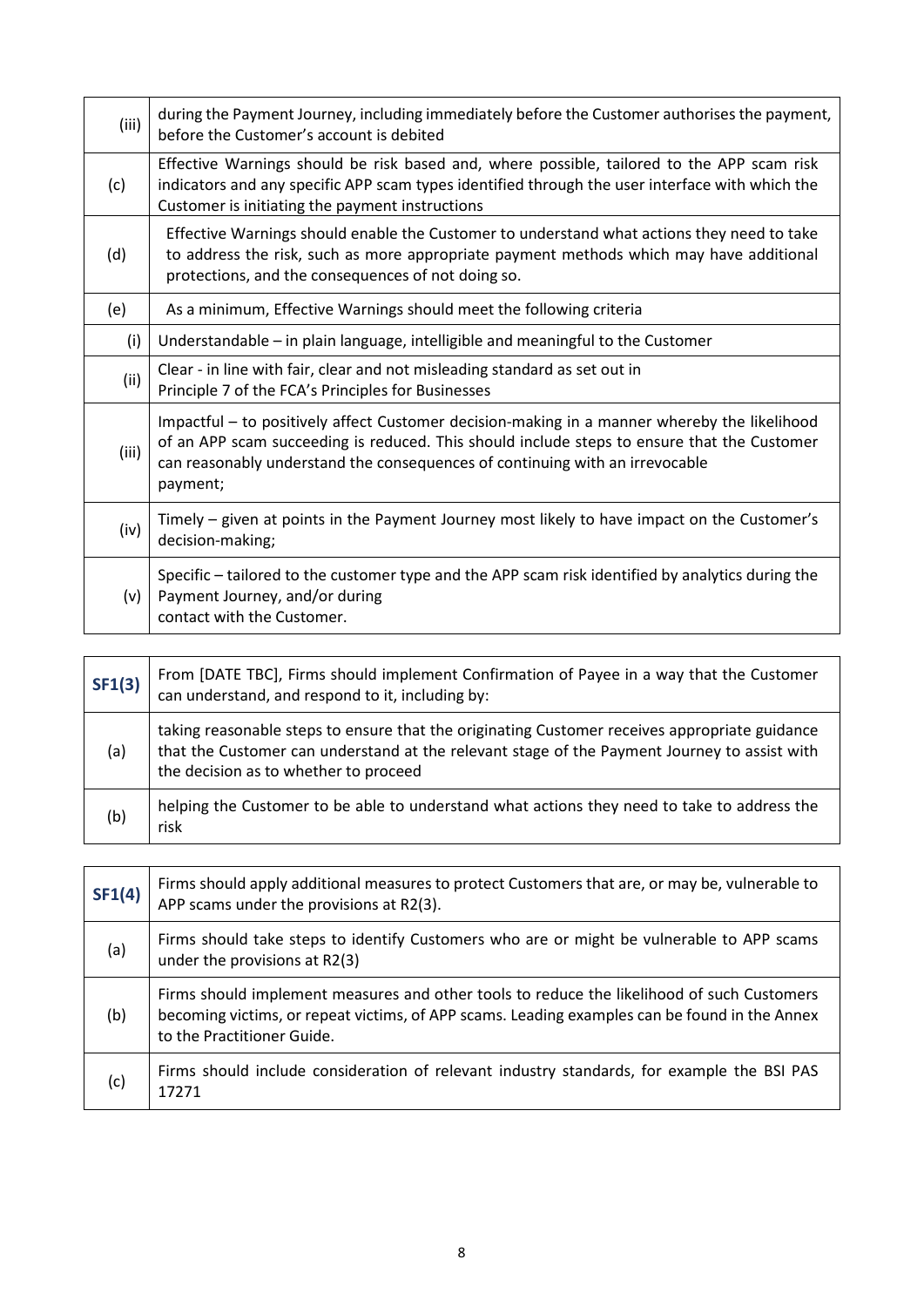|        | <b>Response</b>                                                                                                                                                                                                                                                           |  |
|--------|---------------------------------------------------------------------------------------------------------------------------------------------------------------------------------------------------------------------------------------------------------------------------|--|
|        |                                                                                                                                                                                                                                                                           |  |
| SF1(5) | Where a Firm has sufficient concern that a payment may be an APP scam, it should take<br>appropriate action to delay the payment while it investigates                                                                                                                    |  |
| (a)    | Where Firms have concerns, Firms should intervene on a risk-based approach to delay execution<br>of the payment authorisation to the extent possible within the limits of the law and regulation,<br>taking reasonable steps to communicate with the originating Customer |  |
|        |                                                                                                                                                                                                                                                                           |  |
| SF1(6) | Where an APP scam is reported to a Firm, the sending Firm should notify any UK receiving Firms<br>in accordance with the procedure and timeframes set out in the Best Practice Standards                                                                                  |  |

(a) Firms should notify the receiving Firms within the timeframes, and in the manner, set out in the Best Practice Standards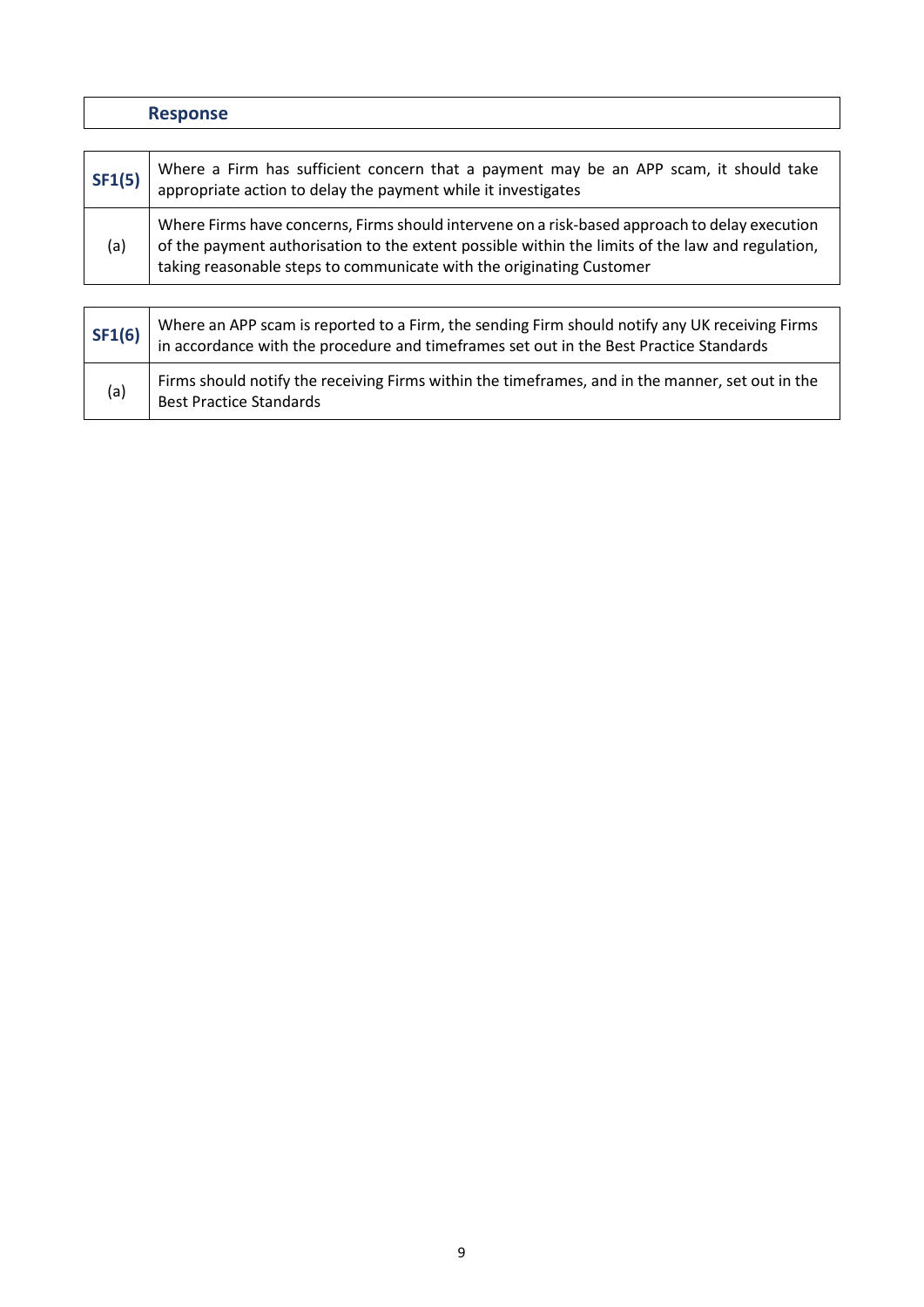#### **Payment Journey – receiving Firm**

| SF <sub>2</sub> | Receiving Firms should take reasonable steps to prevent accounts from being used to launder the<br>proceeds of APP scams. This should include procedures to prevent, detect and respond to the<br>receipt of funds from APP scams. Where the receiving Firm identifies funds where there are<br>concerns that they may be the proceeds of an APP scam, it should freeze the funds and respond |
|-----------------|-----------------------------------------------------------------------------------------------------------------------------------------------------------------------------------------------------------------------------------------------------------------------------------------------------------------------------------------------------------------------------------------------|
|                 | in a timely manner.                                                                                                                                                                                                                                                                                                                                                                           |

#### **Prevention**

| SF2(1) | Firms must take reasonable steps to prevent accounts being opened for criminal purposes                                                                                                                            |  |  |
|--------|--------------------------------------------------------------------------------------------------------------------------------------------------------------------------------------------------------------------|--|--|
| (a)    | Firms must open accounts in line with legal and regulatory requirements on Customer Due<br>Diligence (CDD) using identification processes and documentation that are recommended by<br>industry guidance           |  |  |
| (b)    | Firms should use available shared intelligence sources and industry fraud databases to screen<br>Customer accounts and apply industry typologies to identify accounts at higher risk of being used<br>by criminals |  |  |

|  | SF2(2) From [DATE TBC], Firms should implement Confirmation of Payee in a way so that the Customer can understand, and respond to it |
|--|--------------------------------------------------------------------------------------------------------------------------------------|

#### **Detection**

| SF2(3) | Firms must take reasonable steps to detect accounts which may be, or are being, used to receive<br>APP scam funds.                                                                                                                      |  |
|--------|-----------------------------------------------------------------------------------------------------------------------------------------------------------------------------------------------------------------------------------------|--|
| (a)    | Firms should establish transactional data and customer behaviour analytics incorporating, where<br>appropriate, the use of fraud data and typologies to identify payments into accounts that are at<br>higher risk of being an APP scam |  |
| (b)    | Firms should train their employees on how to identify indicators of circumstances around, and<br>leading to, transactions that are at higher risk of facilitating APP scams                                                             |  |

|        | <b>Response</b>                                                                                                                                                                                  |  |
|--------|--------------------------------------------------------------------------------------------------------------------------------------------------------------------------------------------------|--|
|        |                                                                                                                                                                                                  |  |
| SF2(4) | Following notification of concerns about an account or funds at a receiving Firm, the receiving Firm<br>should respond in accordance with the procedures set out in the Best Practice Standards. |  |
| (a)    | Receiving Firm should respond to the sending Firm appropriately within the timeframes, and in<br>the manner, set out in the Best Practice Standards                                              |  |

**SF2(5)** On identifying funds where there are concerns that they may be the proceeds of an APP scam, Firms must take reasonable steps to freeze the funds and, when appropriate, should repatriate them to the Customer's Firm in accordance with the procedures set out in the Best Practice Standards.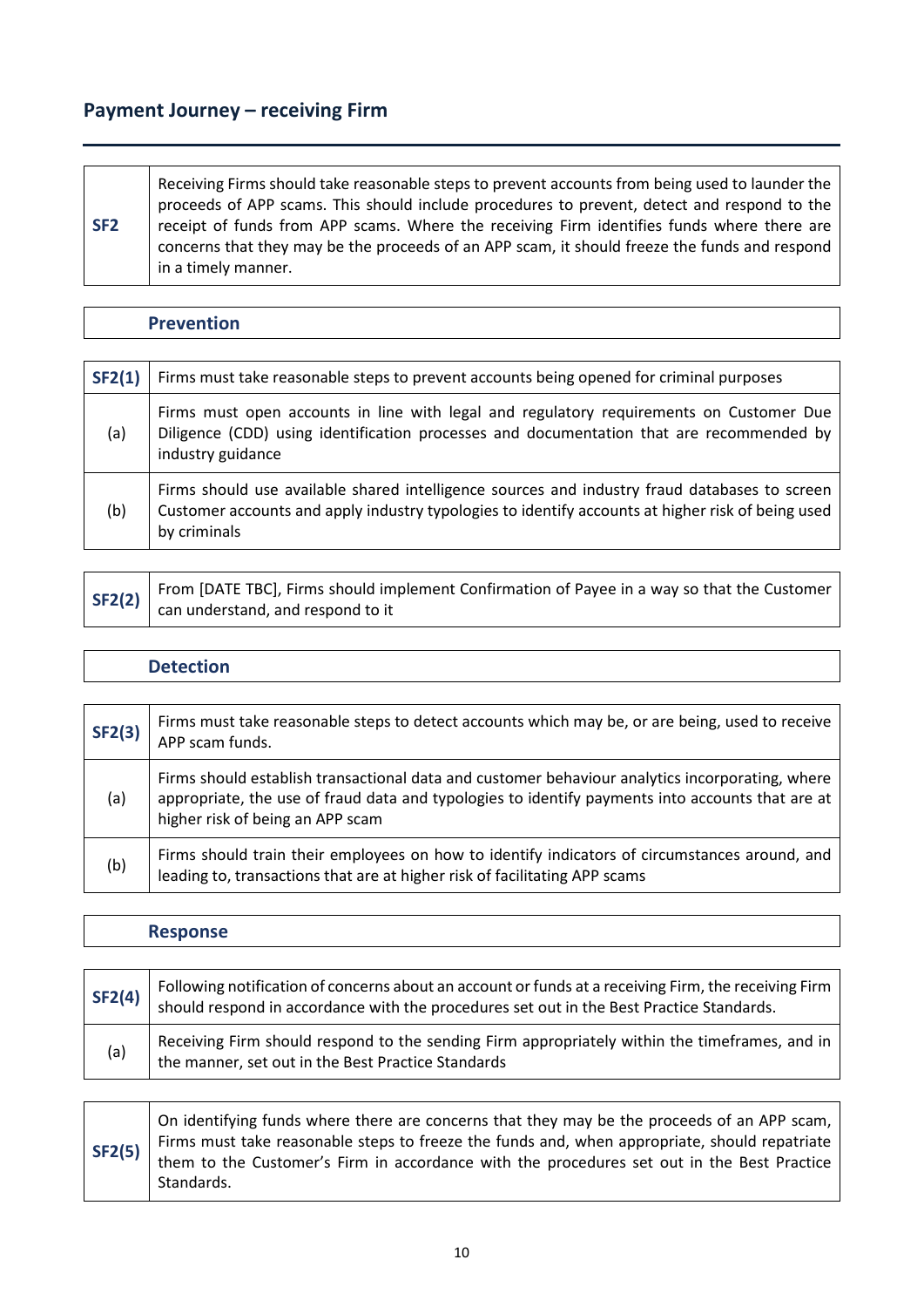|  | Firms must freeze any remaining funds and should take steps to repatriate the funds to the |  |  |
|--|--------------------------------------------------------------------------------------------|--|--|
|  | Customer's Firm, to the extent possible within the limits of law and regulation.           |  |  |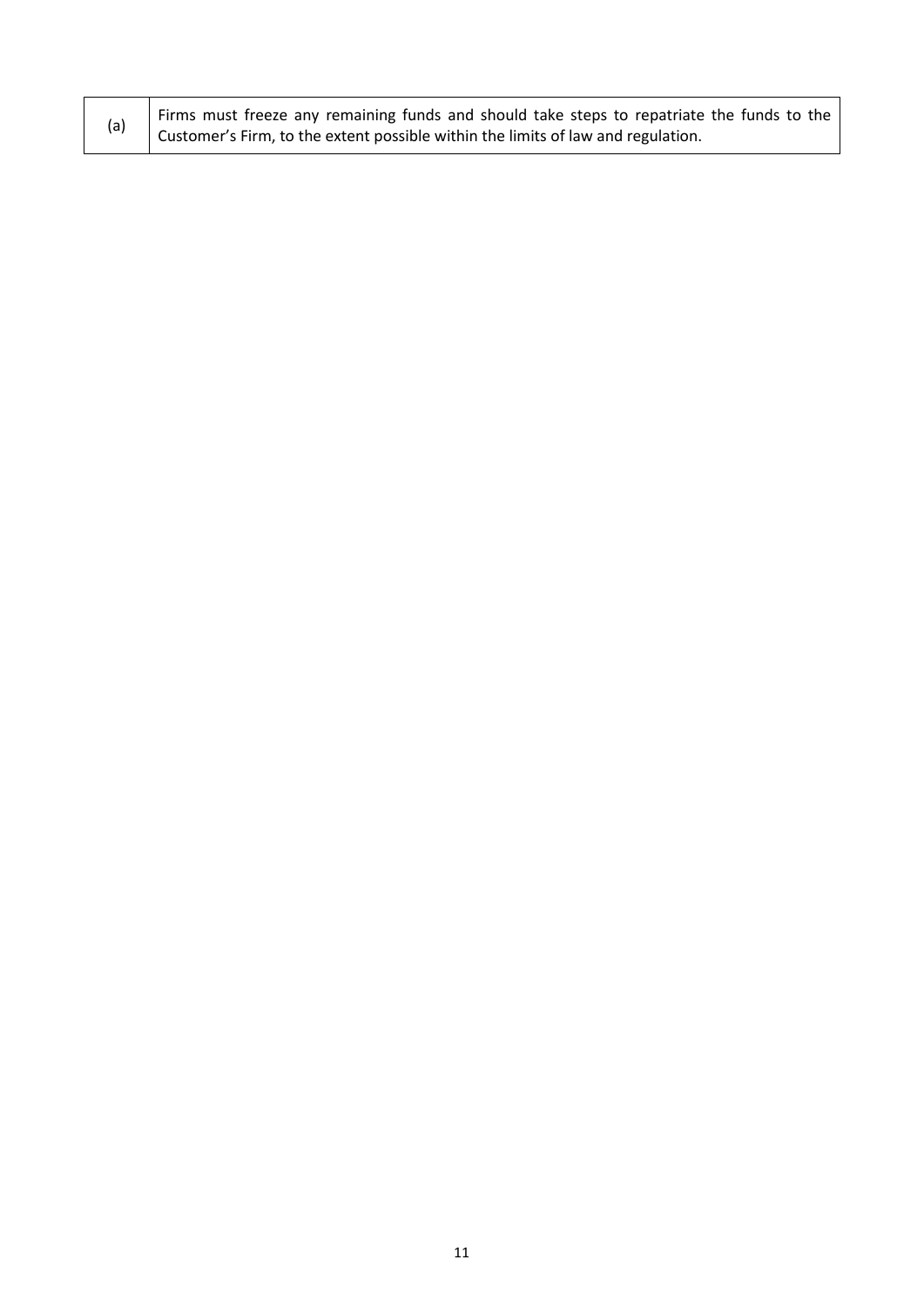## **Reimbursement of Customer Following an APP scam**

| <b>Principle</b> |                                                                                                                                                                                                                                    |
|------------------|------------------------------------------------------------------------------------------------------------------------------------------------------------------------------------------------------------------------------------|
|                  |                                                                                                                                                                                                                                    |
|                  | $\mathcal{L}$ . The set of the set of the set of the set of the set of the set of the set of the set of the set of the set of the set of the set of the set of the set of the set of the set of the set of the set of the set of t |

**R1** Subject to R2, when a Customer has been the victim of an APP scam Firms should reimburse the Customer

| <b>Exceptions</b> |                                                                                                                                                                                                                                                                                                             |
|-------------------|-------------------------------------------------------------------------------------------------------------------------------------------------------------------------------------------------------------------------------------------------------------------------------------------------------------|
|                   |                                                                                                                                                                                                                                                                                                             |
| R2(1)             | A Firm may choose not to reimburse a Customer if it can establish any of the following matters in<br>(a) to (e). The assessment of whether these matters can be established should involve<br>consideration of whether they would have had a material effect on preventing the APP scam that<br>took place. |
| (a)               | The Customer ignored Effective Warnings, given by a Firm in compliance with SF1(2), by failing to<br>take appropriate action in response to such an Effective Warning given in any of the following:                                                                                                        |
| (i)               | when setting up a new payee;                                                                                                                                                                                                                                                                                |
| (ii)              | when amending an existing payee, and/ or                                                                                                                                                                                                                                                                    |
| (iii)             | immediately before making the payment                                                                                                                                                                                                                                                                       |
| (b)               | From [DATE TBC], the Customer did not take appropriate actions following a clear negative<br>Confirmation of Payee result, where the Firm complied with SF1(3) or SF2(2), and those actions<br>would, in the circumstances, have been effective in preventing the APP scam;                                 |
| (c)               | In all the circumstances at the time of the payment, in particular the characteristics of the<br>Customer and the complexity and sophistication of the APP scam, the Customer made the<br>payment without a reasonable basis for believing that:                                                            |
| (i)               | the payee was the person the Customer was expecting to pay;                                                                                                                                                                                                                                                 |
| (ii)              | the payment was for genuine goods or services; and/or                                                                                                                                                                                                                                                       |
| (iii)             | the person or business with whom they transacted was legitimate.                                                                                                                                                                                                                                            |
| (d)               | Where the Customer is a Micro-enterprise or Charity, it did not follow its own internal procedures<br>for approval of payments, and those procedures would have been effective in preventing the APP<br>scam;                                                                                               |
| (e)               | The Customer has been grossly negligent. For the avoidance of doubt the provisions of $R2(1)(a)$ -<br>(d) should not be taken to define gross negligence in this context.                                                                                                                                   |

| R2(2) | In assessing whether a Customer should be reimbursed or not, Firms should consider                                                                                           |
|-------|------------------------------------------------------------------------------------------------------------------------------------------------------------------------------|
| (a)   | whether the acts or omissions of Firms involved in trying to meet the Standards for Firms may<br>have impeded the Customer's ability to avoid falling victim to the APP scam |
| (b)   | whether, during the process of assessing whether the Customer should be reimbursed, the<br>Customer has acted dishonestly or obstructively in a material respect             |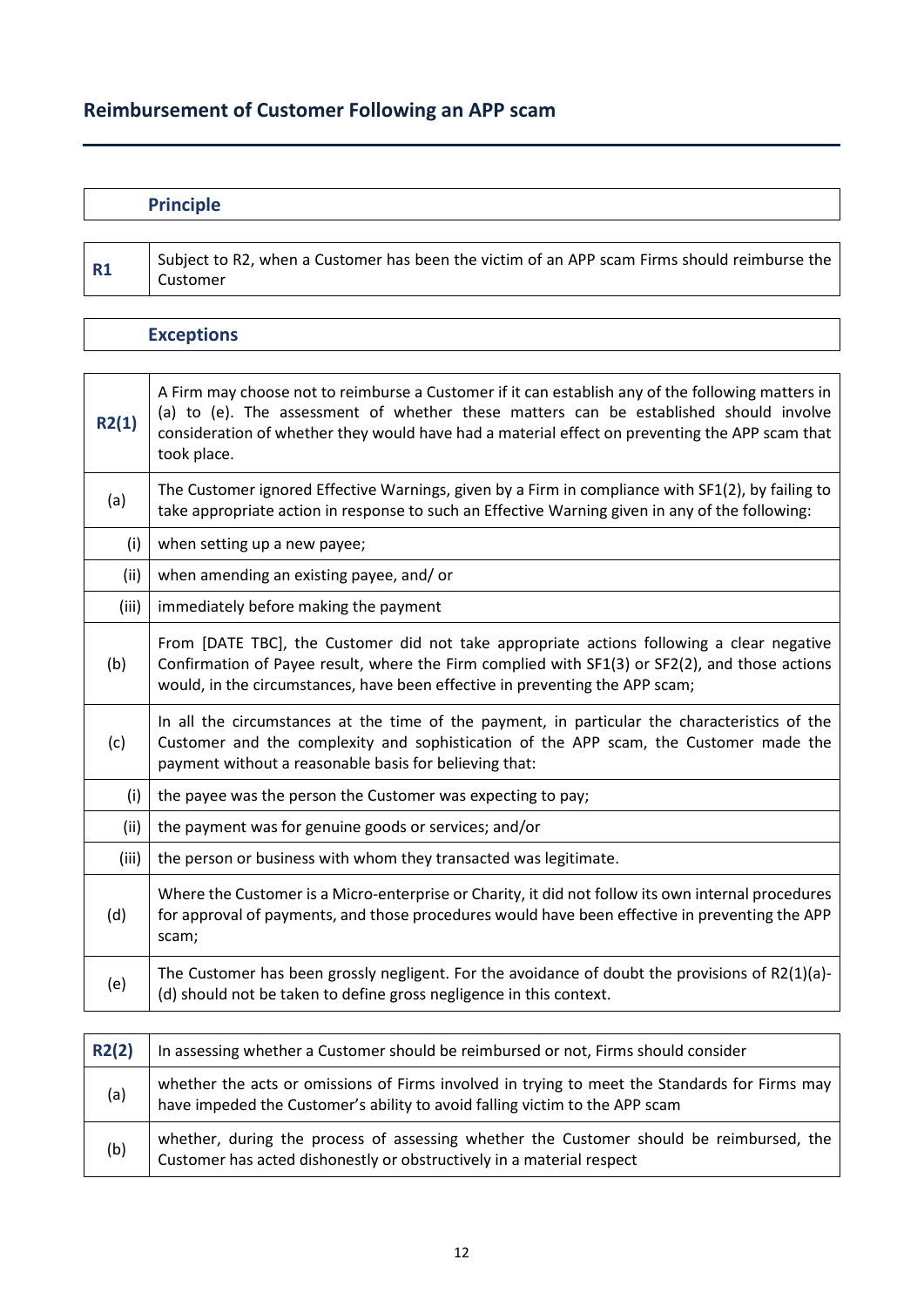## **Customers Vulnerable to APP scams**

| R2(3) | A Customer is vulnerable to APP scams if it would not be reasonable to expect that Customer to<br>have protected themselves, at the time of becoming victim of an APP scam, against that particular<br>APP scam, to the extent of the impact they suffered.                                                                               |
|-------|-------------------------------------------------------------------------------------------------------------------------------------------------------------------------------------------------------------------------------------------------------------------------------------------------------------------------------------------|
|       | This should be assessed on a case-by-case basis.                                                                                                                                                                                                                                                                                          |
|       | In these circumstances, the Customer should be reimbursed notwithstanding the provisions in<br>R2(1), and whether or not the Firm had previously identified the Customer as vulnerable. Guidance<br>for the allocation of the cost of reimbursement can be found at ALL3.                                                                 |
|       | Factors to consider include:                                                                                                                                                                                                                                                                                                              |
| (a)   | All Customers can be vulnerable to APP scams and vulnerability is dynamic. The reasons for<br>dynamics of vulnerability may include: the personal circumstances of the Customer; the timing<br>and nature of the APP scam itself; the capacity the Customer had to protect themselves; and the<br>impact of the APP scam on that Customer |
| (b)   | A Customer's personal circumstances which lead to vulnerability are varied, may be temporary or<br>permanent, and may vary in severity over time                                                                                                                                                                                          |
| (c)   | APP scams may include long-running APP scams or in the moment APP scams.                                                                                                                                                                                                                                                                  |
| (d)   | The capacity of a Customer to protect themselves includes their knowledge, skills and capability<br>in engaging with financial services and systems, and the effectiveness of tools made available to<br>them by Firms.                                                                                                                   |
| (e)   | The impact of the APP scam includes the extent to which the Customer is disproportionately<br>affected by the APP scam, both financially and non-financially.                                                                                                                                                                             |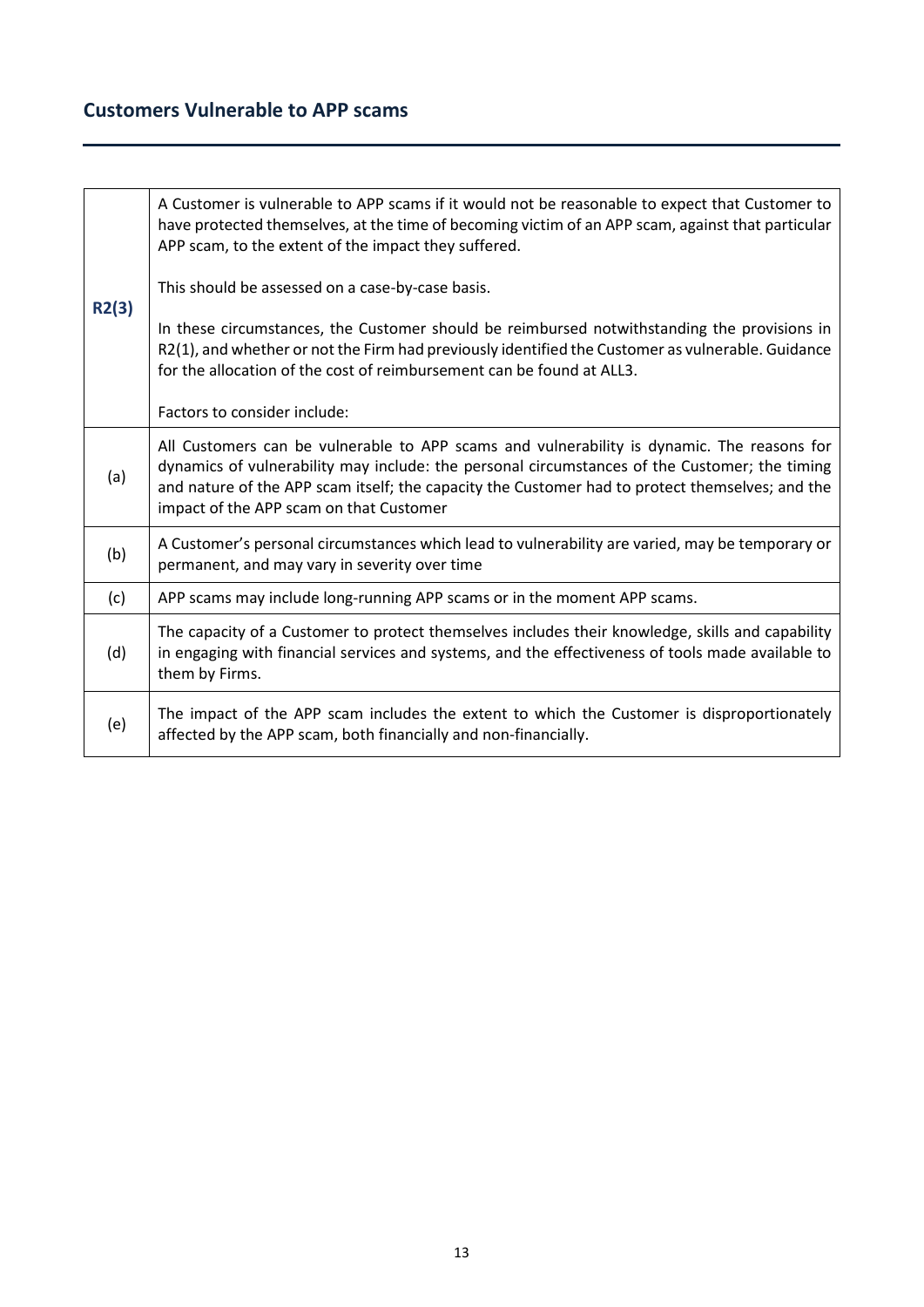## **Claims timeline and complaints**

| R3(1) | Firms should make the decision as to whether or not to reimburse a Customer without undue<br>delay, and in any event no later than 15 Business days after the day on which the Customer<br>reported the APP scam. |
|-------|-------------------------------------------------------------------------------------------------------------------------------------------------------------------------------------------------------------------|
| (a)   | In exceptional cases, that period can be extended provided the Firm informs the Customer of the<br>delay and the reasons for it, and the date by which the decision will be made                                  |
| (b)   | The date in (a) should not be more than 35 Business days after the day on which the Customer<br>reported becoming the victim of an APP scam.                                                                      |

| R4(1) | On completion of a reimbursement decision, within the written notification to the Customer, the<br>Firm should provide guidance advising the Customer of their right to make a DISP Complaint to  <br>both the sending and receiving Firm and the process to follow should they wish to do so. |
|-------|------------------------------------------------------------------------------------------------------------------------------------------------------------------------------------------------------------------------------------------------------------------------------------------------|

| R4(2) | If the Firm invokes $R3(1)(a)$ , within the written notification to the Customer, the Firm should<br>provide an explanation for the additional time required. The Firm should also advise the Customer<br>of their right to make a DISP Complaint to both the sending and receiving Firm and the process to<br>follow should they wish to do so. |
|-------|--------------------------------------------------------------------------------------------------------------------------------------------------------------------------------------------------------------------------------------------------------------------------------------------------------------------------------------------------|

| R4(3) | Following notification of a reimbursement decision, if the Customer is dissatisfied with the<br>outcome and wishes to raise a DISP complaint, Firms should ensure that conclusion of the<br>customer's case is not unnecessarily delayed and allow them to raise a case with the Financial<br>Ombudsman Service should they wish/need to do so. The firm should either: |
|-------|-------------------------------------------------------------------------------------------------------------------------------------------------------------------------------------------------------------------------------------------------------------------------------------------------------------------------------------------------------------------------|
| (a)   | resolve the DISP Complaint within a faster, expedited timescale, wherever possible within 15<br>Business days of the DISP complaint being made, or in exceptional cases within 35 Business days<br>provided the Firm informs the Customer of the delay and the reasons for it, and the date by which<br>the decision will be made; or                                   |
| (b)   | provide early consent to the case going to the FOS, under the provisions in the FCA Handbook at<br>DISP 2.8.1R(4).                                                                                                                                                                                                                                                      |

| Upon receipt of a DISP Complaint against both the sending and the receiving Firm, the sending    |
|--------------------------------------------------------------------------------------------------|
| $R4(4)$ Firm must forward the details onto the receiving Firm promptly. Upon receipt of the DISP |
| Complaint, the DISP timeline will begin for both Firms.                                          |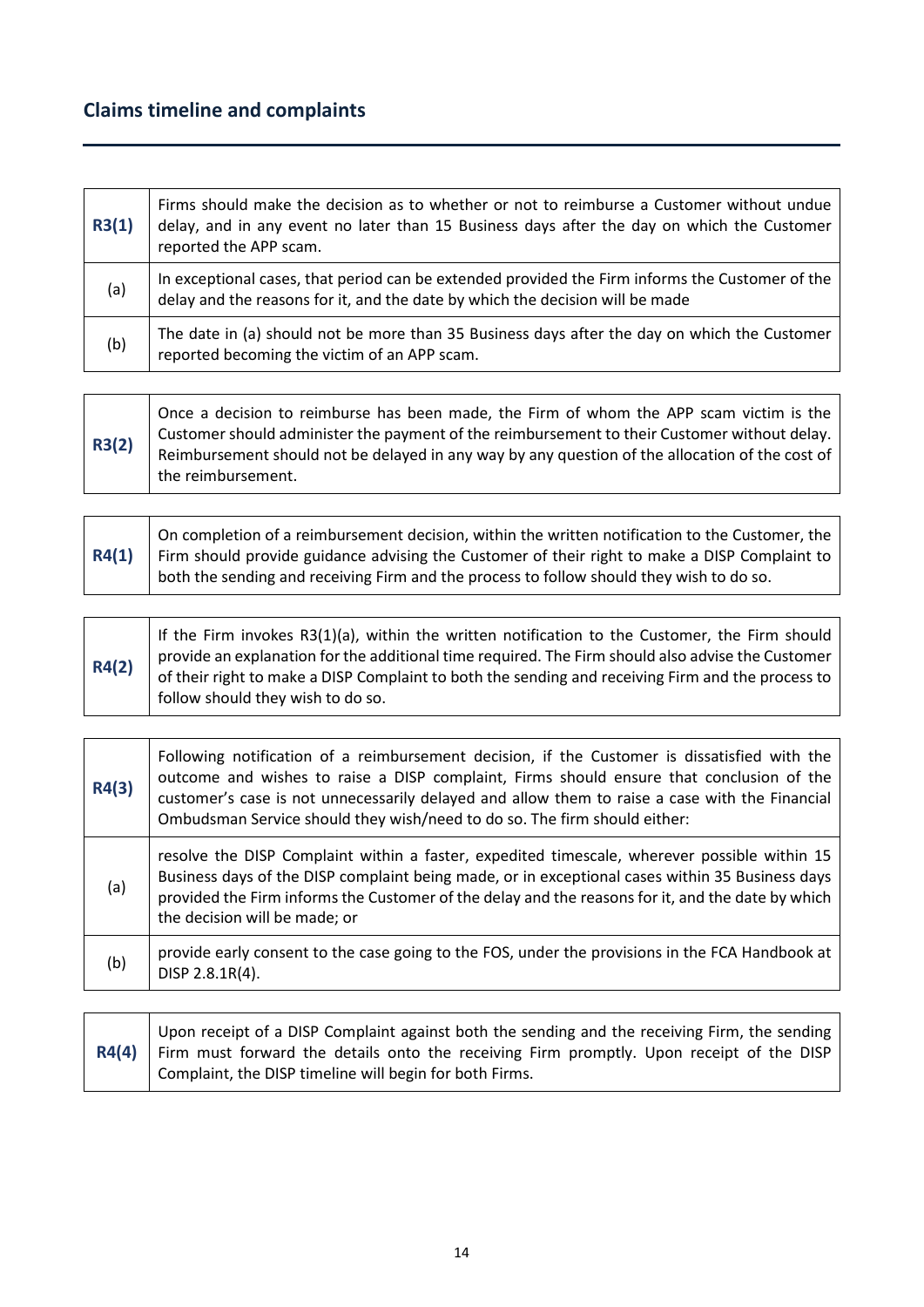## **Allocation**

|      | The following provisions apply when a decision is taken on reimbursement of a Customer as a<br>result of R1.                                                                                                |
|------|-------------------------------------------------------------------------------------------------------------------------------------------------------------------------------------------------------------|
| ALL1 | Note that one instance of an APP scam may comprise more than one Payment Journey - Firms<br>should approach the allocation of the cost of reimbursement on the basis of each individual<br>Payment Journey. |

| ALL2(1) | Firms should use the following allocation principles for cases where the Customer has met their<br>requisite level of care or the acts or omissions of the Firm involved in trying to meet the standards<br>of Firms impeded the customers' ability to avoid falling victim to the APP scam (principles<br>R2(2)(a) |
|---------|---------------------------------------------------------------------------------------------------------------------------------------------------------------------------------------------------------------------------------------------------------------------------------------------------------------------|
| (a)     | Where both Firms have breached SF, then each should contribute 50% of the cost of<br>reimbursement;                                                                                                                                                                                                                 |
| (b)     | Where one Firm only has breached SF, that Firm should meet 100% of the cost of reimbursement                                                                                                                                                                                                                        |

| <b>ALL2(2)</b> | Where the Customer has not met their requisite level of care and one or more PSP has failed to<br>meet a standard(s); the Customer is not considered vulnerable; and R2(2)(a) does not apply,<br>Firms should use the following allocation principles;                 |
|----------------|------------------------------------------------------------------------------------------------------------------------------------------------------------------------------------------------------------------------------------------------------------------------|
| (a)            | Where both Firms have breached the SF and the Customer has not met their requisite level of<br>care, each party will accept an equal share of liability with the Customer receiving a 66%<br>reimbursement. Each PSP will contribute 33% of the cost of reimbursement; |
| (b)            | Where one Firm only has breached the SF and the Customer has not met their requisite level of<br>care, each liable party will accept equal responsibility. The Customer will receive a 50%<br>reimbursement from the liable PSP                                        |

| Where neither Firm involved in the relevant Payment Journey has breached any provision of SF,                 |
|---------------------------------------------------------------------------------------------------------------|
| $\mathsf{ALL2}(3)$   the Customer's Firm who has administered the reimbursement should apply to [the no-blame |
| fund] to recoup the cost of reimbursement.                                                                    |

| <b>ALL2(4)</b> | Where a customer is vulnerable, (as defined in R2(3)), the Customer should be reimbursed<br>notwithstanding the provisions in R2(1). Reimbursement should follow the principles set out<br>below; |
|----------------|---------------------------------------------------------------------------------------------------------------------------------------------------------------------------------------------------|
| (a)            | Where the Sending Firm has not taken steps to identify Customers who are or might be<br>vulnerable, they will have breached the SF;                                                               |
| (b)            | Where the Sending Firm identified the vulnerability but failed to provide adequate protection,<br>they will have breached SF1(4);                                                                 |
| (i)            | Where both Firms in the payment journey have breached SF, then each should contribute 50%<br>of the cost of reimbursement;                                                                        |
| (ii)           | Where one Firm only has breached SF, that Firm should meet 100% of the cost of reimbursement                                                                                                      |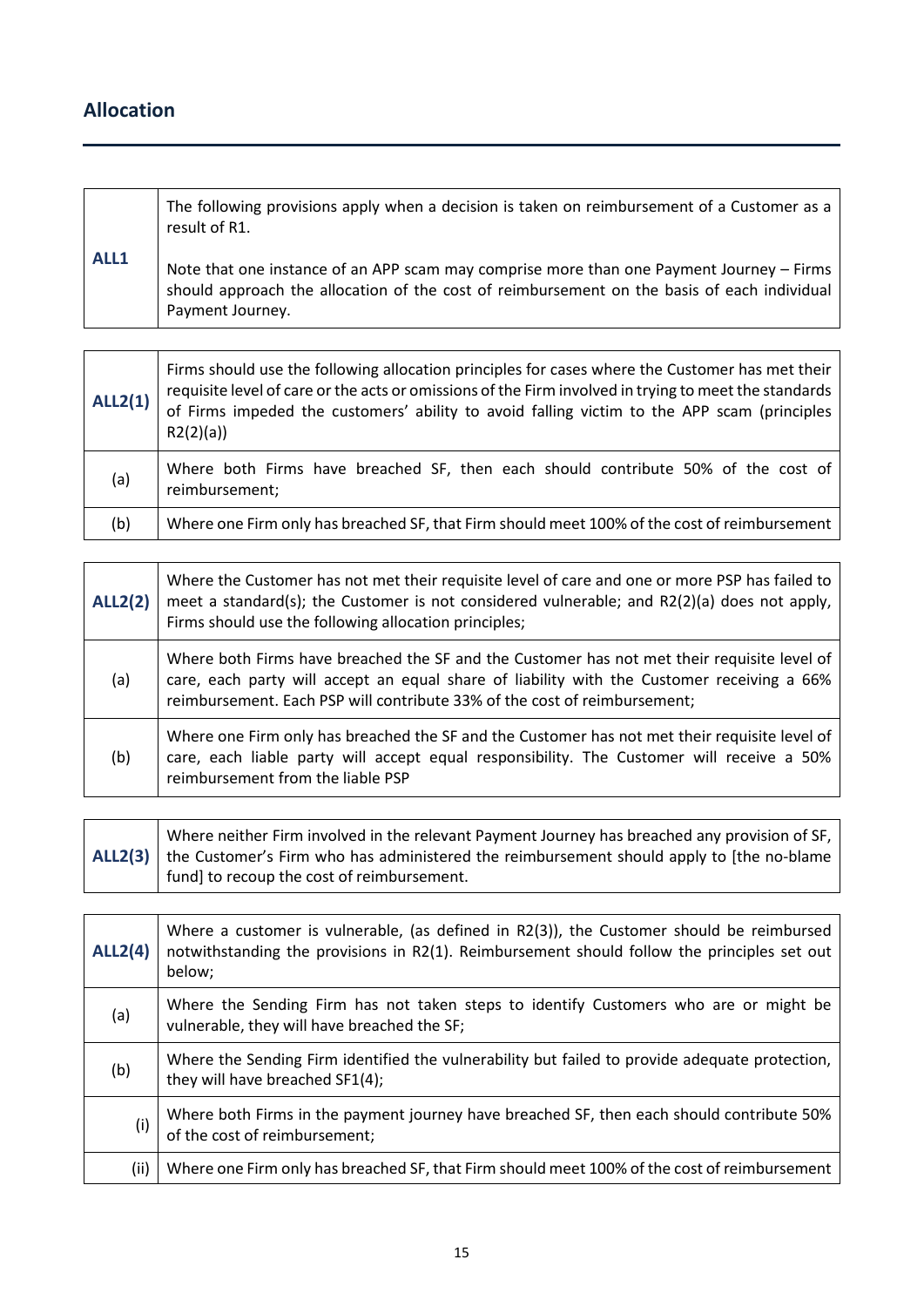| (c)            | Where neither Firm has breached any provision of SF and the Customer is found to have been<br>vulnerable, the customer will receive 100% reimbursement. The Customer's Firm who has<br>administered the reimbursement should apply to [the no-blame fund] to recoup the cost of the<br>reimbursement. |
|----------------|-------------------------------------------------------------------------------------------------------------------------------------------------------------------------------------------------------------------------------------------------------------------------------------------------------|
|                |                                                                                                                                                                                                                                                                                                       |
| <b>ALL2(5)</b> | Where a Customer should receive reimbursement under R1, but one party in the relevant<br>Payment Journey is a Non-Code firm:                                                                                                                                                                          |
| (a)            | The Customer's Firm shall make best endeavours to contact the Non-Code firms and seek their<br>cooperation in bearing the costs of reimbursement as per ALL2 and ALL3(1).                                                                                                                             |
| (b)            | Where the receiving firm is a Non-Code firm and refuses to bear any cost of reimbursement, the<br>Customer's Firm should:                                                                                                                                                                             |
| (i)            | advance to the Customer 100% of the monies for reimbursement,                                                                                                                                                                                                                                         |
| (ii)           | Apply to [the no-blame fund] to recover the reimbursement monies, and                                                                                                                                                                                                                                 |
| (iii)          | support the Customer to make DISP complaints against the Non-Code firms involved to recover<br>the outstanding monies                                                                                                                                                                                 |

|  | ALL2(6) $\Big $ All relevant Firms should keep a written record of the allocation agreement, attested by all parties, and retain that record for at least 6 years. |
|--|--------------------------------------------------------------------------------------------------------------------------------------------------------------------|
|  |                                                                                                                                                                    |

| ALL3 | If unanimous agreement under this section has not been reached after 15 Business days<br>following the day on which a decision on reimbursement to the Customer was made, the |
|------|-------------------------------------------------------------------------------------------------------------------------------------------------------------------------------|
|      | provisions in DR will apply.                                                                                                                                                  |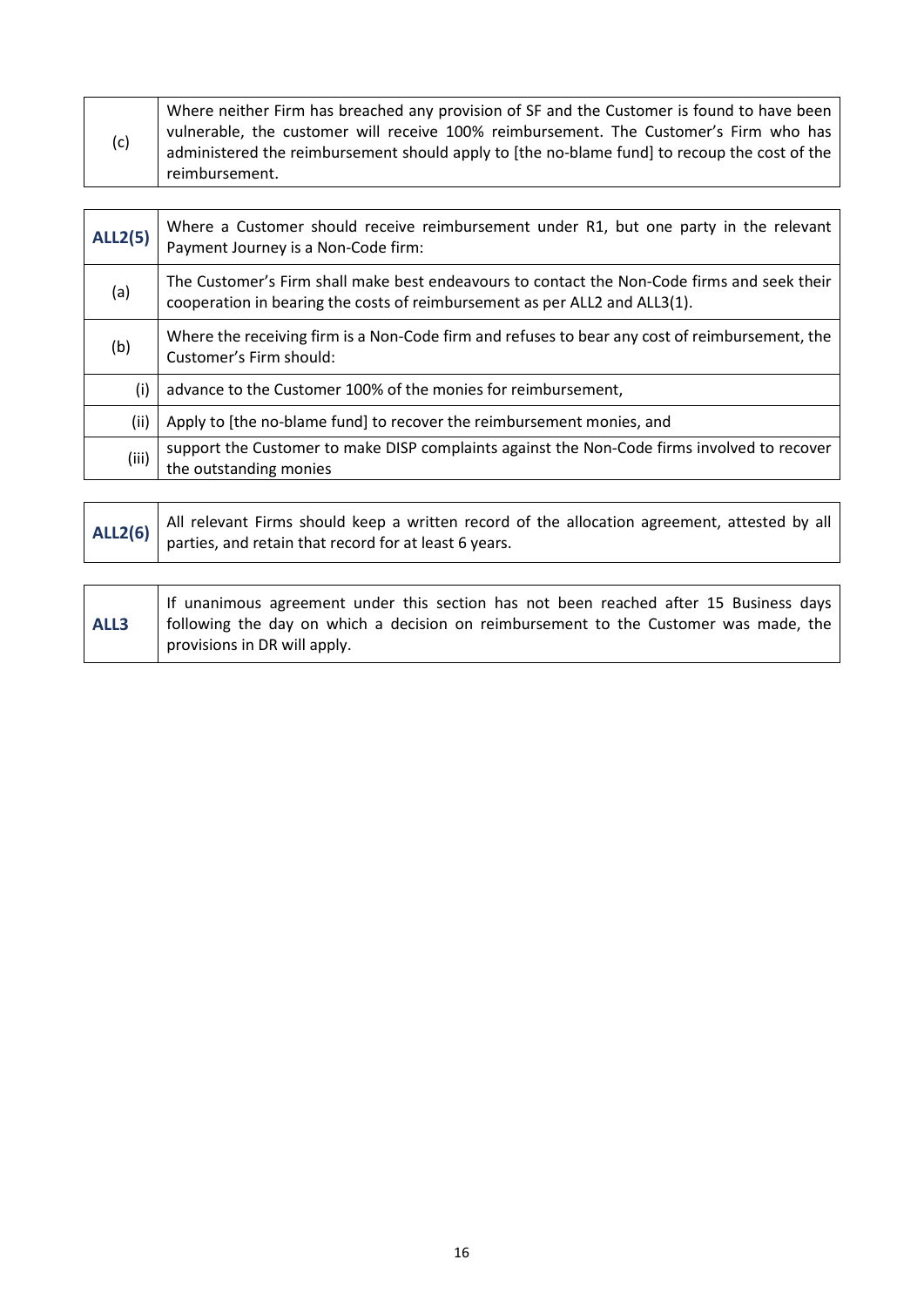# **Dispute Resolution**

| <b>DR1(1)</b> | Where, in accordance with ALL4, Firms are unable to reach unanimous agreement regarding<br>allocation, Firms should resolve the dispute using a method of alternative dispute resolution, in<br>accordance with the following provisions. |
|---------------|-------------------------------------------------------------------------------------------------------------------------------------------------------------------------------------------------------------------------------------------|
|               |                                                                                                                                                                                                                                           |
| DR(1)(2)      | The Firm wishing to use alternative dispute resolution must notify the other Firms involved that<br>it intends to refer the matter to a dispute resolution process.                                                                       |

| <b>DR1(3)</b> | Unless unanimous agreement has been reached in the meantime, 5 business days after receipt<br>of the notice of intention to refer, the dispute resolution process should be commenced by the<br>case handler. |
|---------------|---------------------------------------------------------------------------------------------------------------------------------------------------------------------------------------------------------------|

| DR1(4) | Firms should seek to use adjudication, unless the nature of the dispute is such that all parties |
|--------|--------------------------------------------------------------------------------------------------|
|        | agree that arbitration is the better option.                                                     |

| <b>DR2(1)</b> | All Firms party to the dispute should follow the principles set out below:                                                                                                                                                             |
|---------------|----------------------------------------------------------------------------------------------------------------------------------------------------------------------------------------------------------------------------------------|
| (a)           | The sending Firm should act as the case handler for the dispute resolution process                                                                                                                                                     |
| $(b)$ (i)     | Subject to (ii), the sending Firm should propose the Dispute Resolution Provider to be used;                                                                                                                                           |
| (ii)          | If all parties do not agree with the sending Firm's proposition without delay, or in any event<br>within [5 Business] days of the proposition being communicated, DR3 will apply                                                       |
| $(c)$ (i)     | The sending Firm should draft a notice of dispute for resolution, including a summary of the<br>facts and issues requiring resolution                                                                                                  |
| (ii)          | The draft notice must be sent to the other parties without delay, and in any event within [5]<br>Business] days of the Dispute Resolution Provider being appointed                                                                     |
| (iii)         | All parties should agree the content of the draft notice without delay, or in any event within [5]<br>Business] days of receipt, after which the sending Firm should promptly provide the notice to<br>the Dispute Resolution Provider |
| (d)           | Firms should                                                                                                                                                                                                                           |
| (i)           | Adhere to the procedure for the dispute resolution proceedings as set out by the Dispute<br>Resolution Provider; and                                                                                                                   |
| (ii)          | be bound by the decision of the Dispute Resolution Provider when acting as an adjudicator                                                                                                                                              |
| (e)           | Firms should bear in equal proportions the reasonable costs of the Dispute Resolution Provider<br>in providing the dispute resolution process                                                                                          |
| (f)           | In all other respects, each Firm should bear its own costs                                                                                                                                                                             |
| (g)           | All Firms should ensure:                                                                                                                                                                                                               |
| (i)           | All parties to the dispute are treated fairly;                                                                                                                                                                                         |
| (ii)          | All information exchanged electronically is done so with appropriate security measures;                                                                                                                                                |
|               |                                                                                                                                                                                                                                        |